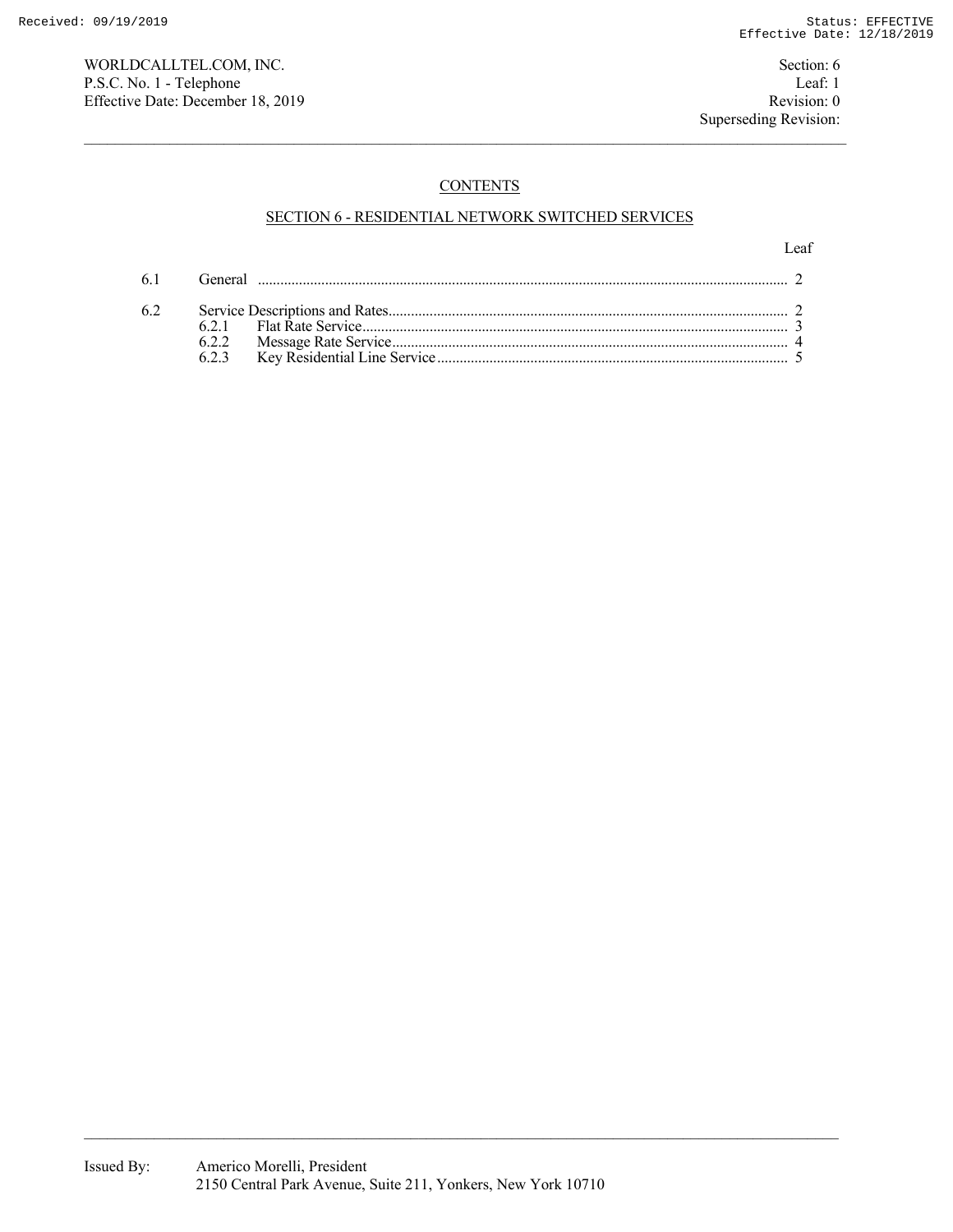### 6.1 GENERAL

 Residential Network Switched Service provides a residential customer with a connection to the Company's switching network which enables the customer to:

- a. place and receive calls from other stations on the public switched telephone network;
- b. access the Company's local calling service;
- c. access the Company's operators and business office for service related assistance; access toll-free telecommunications services such as 800 NPA; and access 911 service for emergency calling; and
- d. access the service of providers of interexchange service. A customer may presubscribe to such provider's service to originate calls on a direct dialed basis or to receive 800 service from such provider, or may access a provider on an ad hoc basis by dialing the provider's Carrier Identification Code (10XXX).

#### 6.2 SERVICE DESCRIPTIONS AND RATES

The following Residential Network Switched Service Options are offered:

 Residential Flat Rate Service Residential Message Rate Service Key Residential Line Service

 All Residential Network Switched Service may be connected to customer-provided terminal equipment such as station sets or facsimile machines. Service may be arranged for two-way calling, inward calling only or outward calling only. Optional Voice Mail Service is available.

The following Custom Calling Service features are offered to Residential Network Switched Service Subscribers:

 Three Way Calling Call Forward Busy Call Forward Don't Answer Call Forward Variable Call Hold Call Waiting Cancel Call Waiting Regular Multiline Hunting Speed Calling

The following CLASS features are offered to Residential Network Switched Service Subscribers:

 Call ID Automatic Redial Automatic Call Back Automatic Recall Customer Originated Trace

 Charges for Residential Network Switched Service include a nonrecurring service connection charge and a monthly recurring charge for each line. Monthly recurring charges apply to optional voice mail and service features. Message charges apply to Message Rated Service, in addition to other rate elements described above.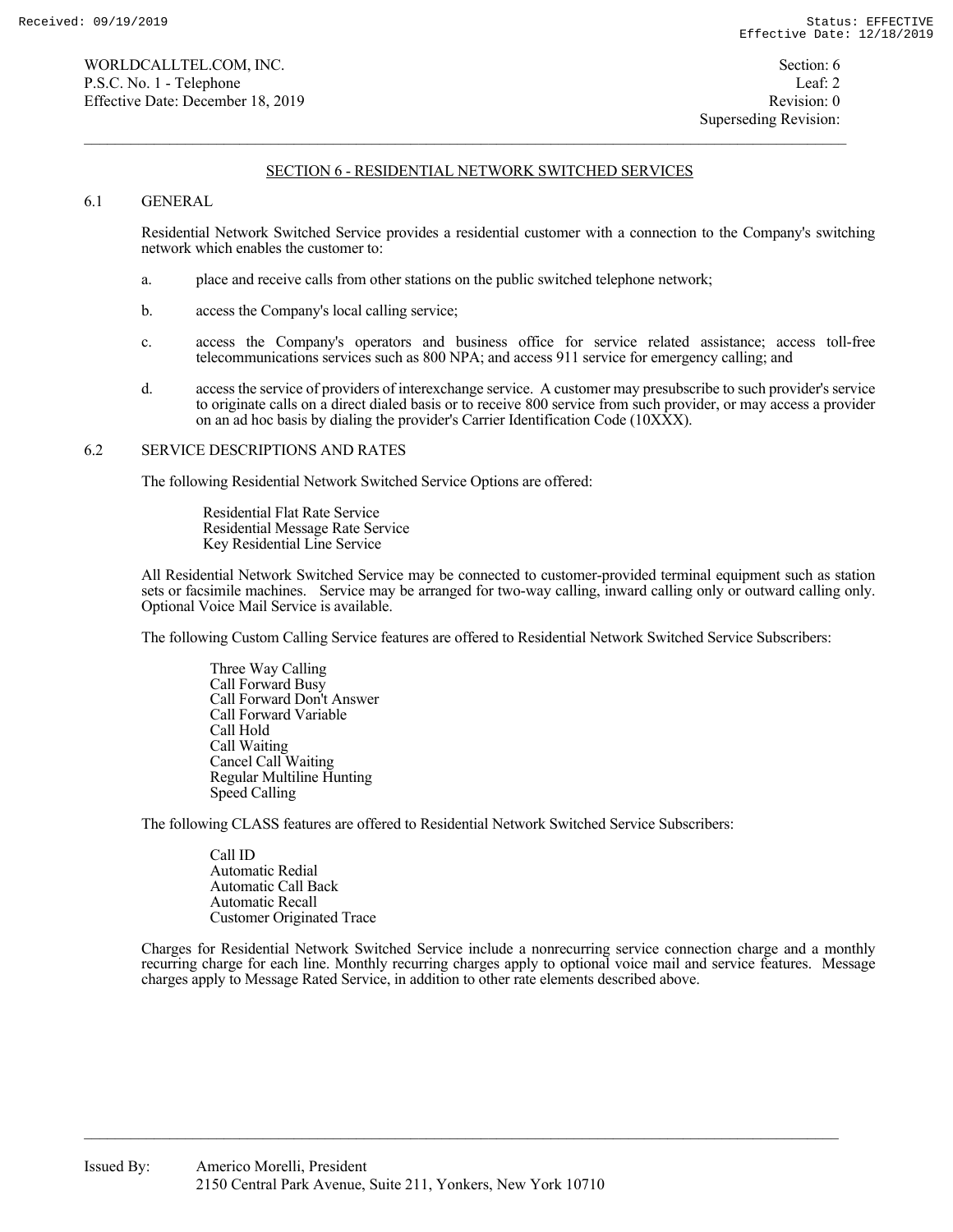### 6.2 SERVICE DESCRIPTIONS AND RATES (cont'd)

#### 6.2.1 Flat Rate Service

a. Description

 Flat Rate Service provides the customer with a single, analog, voice-grade telephonic communications channel that can be used to place or receive one call at a time. Service to points within the local calling area is included in the charge for Flat Rate Service. Local calling areas are as specified in Section 10.

 Each Flat Rate Service line corresponds to a single, analog, voice-grade channel that can be used to place or receive one call at a time. Flat Rate Service lines are provided for connection to a single, customer-provided station set or facsimile machine.

Each Flat Rate Service Line has the following characteristics:

| Terminal Interface: | $2$ -wire                                                    |
|---------------------|--------------------------------------------------------------|
| Signaling Type:     | Loop Start                                                   |
| Pulse Type:         | Dual Tone Multi-Frequency (DTMF)                             |
| Directionality:     | Two-way, In-Only, or Out-Only, as specified by the customer. |

#### b. Recurring and Nonrecurring Charges

 In addition to the nonrecurring charges listed below, service order charges apply as described in Section 3 of this tariff.

|                                                   | Minimum | Maximum |
|---------------------------------------------------|---------|---------|
| Nonrecurring Connection Charge:                   | \$1.00  | \$50.00 |
| Monthly Recurring Charges:<br>- Each Service Line | \$1.00  | \$25.00 |
| - Voice Mail Option, per line                     | \$1.00  | \$15.00 |
| Custom Calling Features (per line, per month)     |         |         |
| - Each feature                                    | \$1.00  | \$10.00 |
| - Package of 3 features                           | \$1.00  | \$15.00 |
| - Package of 6 features                           | \$1.00  | \$21.00 |
| - Package of 9 features                           | \$1.00  | \$24.00 |
| CLASS Features (per line, per month)              |         |         |
| - Each feature                                    | \$1.00  | \$15.00 |
| - Package of 3 features                           | \$1.00  | \$15.00 |
| - Package of 6 features                           | \$1.00  | \$21.00 |
| - Package of 9 features                           | \$1.00  | \$24.00 |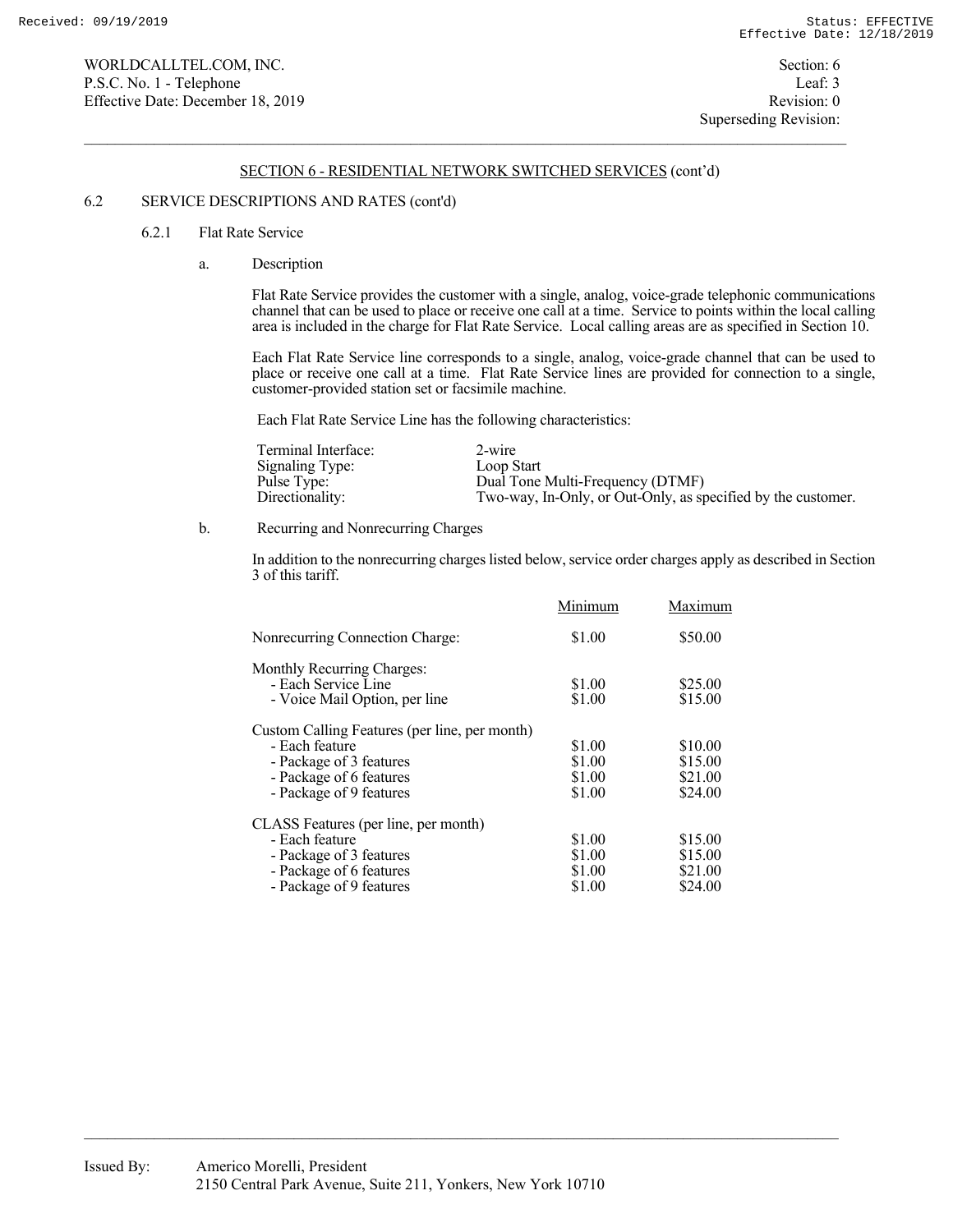#### 6.2 SERVICE DESCRIPTIONS AND RATES (cont'd)

#### 6.2.2 Message Rate Service

 Message Rate Service provides the customer with a single, analog, voice-grade telephonic communications channel that can be used to place or receive one call at a time. Calls to points within the local exchange area are charged on the basis of the number of completed calls during the billing period. Local calling areas are as specified in Section 10.

a. Description

 Each Message Rate Service Line corresponds to a single, analog, voice-grade channel that can be used to place or receive one call at a time. Message Rate Service lines are provided for connection to a single, customer-provided station set or facsimile machine.

Each Measured Rate Port has the following characteristics:

| Terminal Interface: | 2-wire                                                       |
|---------------------|--------------------------------------------------------------|
| Signaling Type:     | Loop Start                                                   |
| Pulse Type:         | Dual Tone Multi-Frequency (DTMF)                             |
| Directionality:     | Two-way, In-Only, or Out-Only, as specified by the customer. |

b. Recurring and Nonrecurring Charges

 In addition to the nonrecurring charges listed below, service order charges apply as described in Section 3 of this tariff.

 Charges for each Message Rate Service line include a monthly recurring Base Service Charge and usage charges for completed calls originated from the customer's line based on the total number of calls during the billing period.

| Maximum |
|---------|
| \$50.00 |
|         |
| \$25.00 |
| \$15.00 |
|         |
| \$15.00 |
| \$15.00 |
| \$21.00 |
| \$24.00 |
|         |
| \$15.00 |
| \$15.00 |
| \$21.00 |
| \$24.00 |
|         |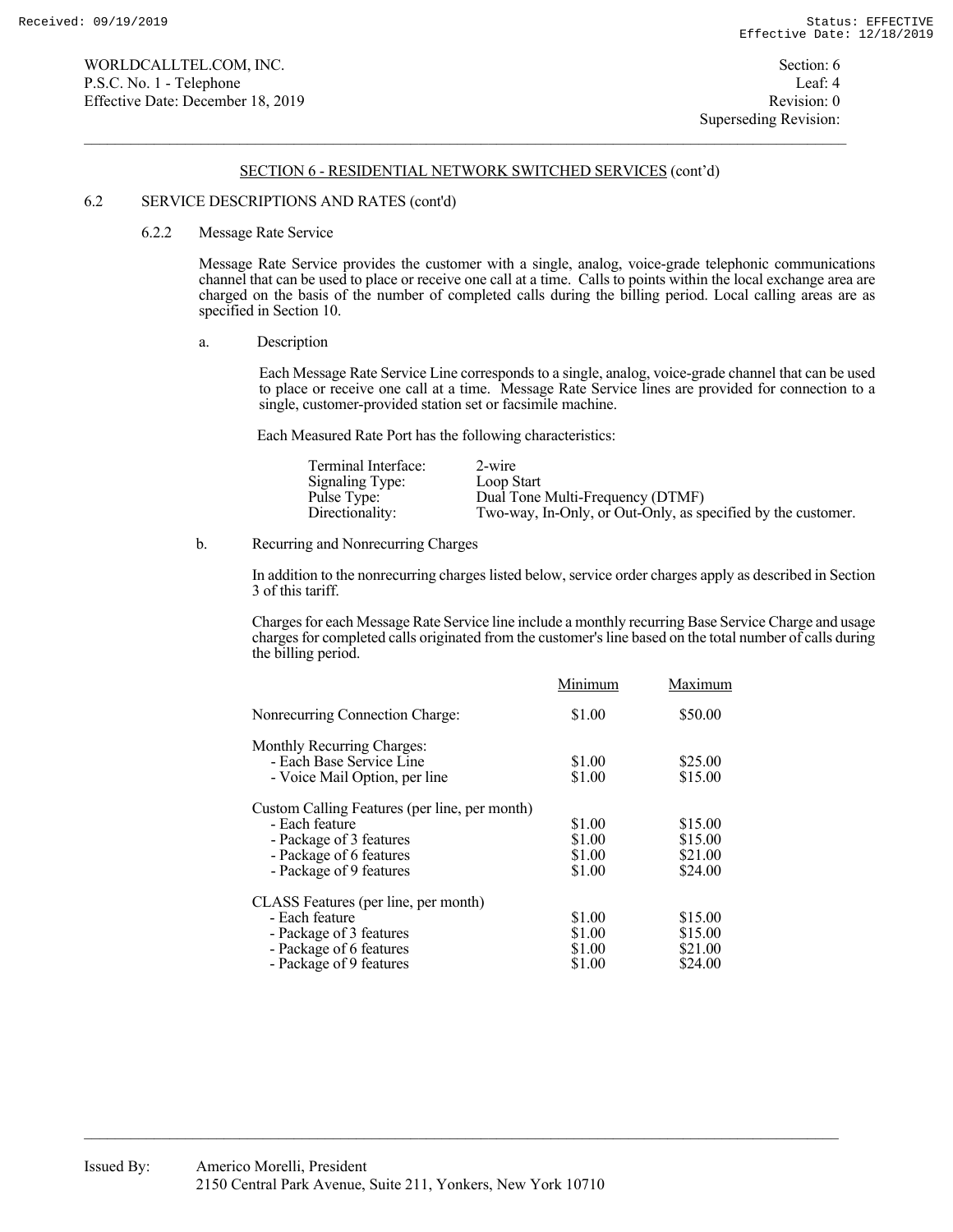#### 6.2 SERVICE DESCRIPTIONS AND RATES (cont'd)

6.2.2 Message Rate Service (cont'd)

| c. | Message Usage Charges | Minimum | Maximum |
|----|-----------------------|---------|---------|
|    | Per Message           | \$.01   | \$.15   |

- 6.2.3 Key Residential Line Service
	- a. General

 Key Residential Line Service provides the customer with a single, analog, voice-grade telephonic communications channel which can be used to place or receive one call at a time. The Key Residential Line is available as a flat rate or message rated service. Key Residential Line Service is provided for connection of customer-provided key system terminal equipment. All key system lines will be equipped with touchtone and multiline hunt.

Each Key Residential Line has the following characteristics:

| Terminal Interface: | 2-wire                                            |
|---------------------|---------------------------------------------------|
| Signaling Type:     | Loop start                                        |
| Pulse Type:         | Dual-tone multifrequency (DTMF)                   |
| Directionality:     | Two-Way, In-Only or Out-Only, as specified by the |
|                     | customer                                          |

## b. Flat Rate Key Residential Line Service

1. Description

 Service to points within the local calling area is included in the charge for Flat Rate Service. Local calling areas are as specified below.

2. Recurring and Nonrecurring Charges

 In addition to the nonrecurring charges listed below, service order charges apply as described in Section 3 of this tariff.

|                                               | Minimum | Maximum |
|-----------------------------------------------|---------|---------|
| Nonrecurring Connection Charge:               | \$1.00  | \$50.00 |
| Monthly Recurring Charges:                    |         |         |
| - Each Service Line                           | \$1.00  | \$25.00 |
| - Voice Mail Option, per line                 | \$1.00  | \$15.00 |
| Custom Calling Features (per line, per month) |         |         |
| - Each feature                                | \$1.00  | \$15.00 |
| - Package of 3 features                       | \$1.00  | \$15.00 |
| - Package of 6 features                       | \$1.00  | \$21.00 |
| - Package of 9 features                       | \$1.00  | \$24.00 |
|                                               |         |         |